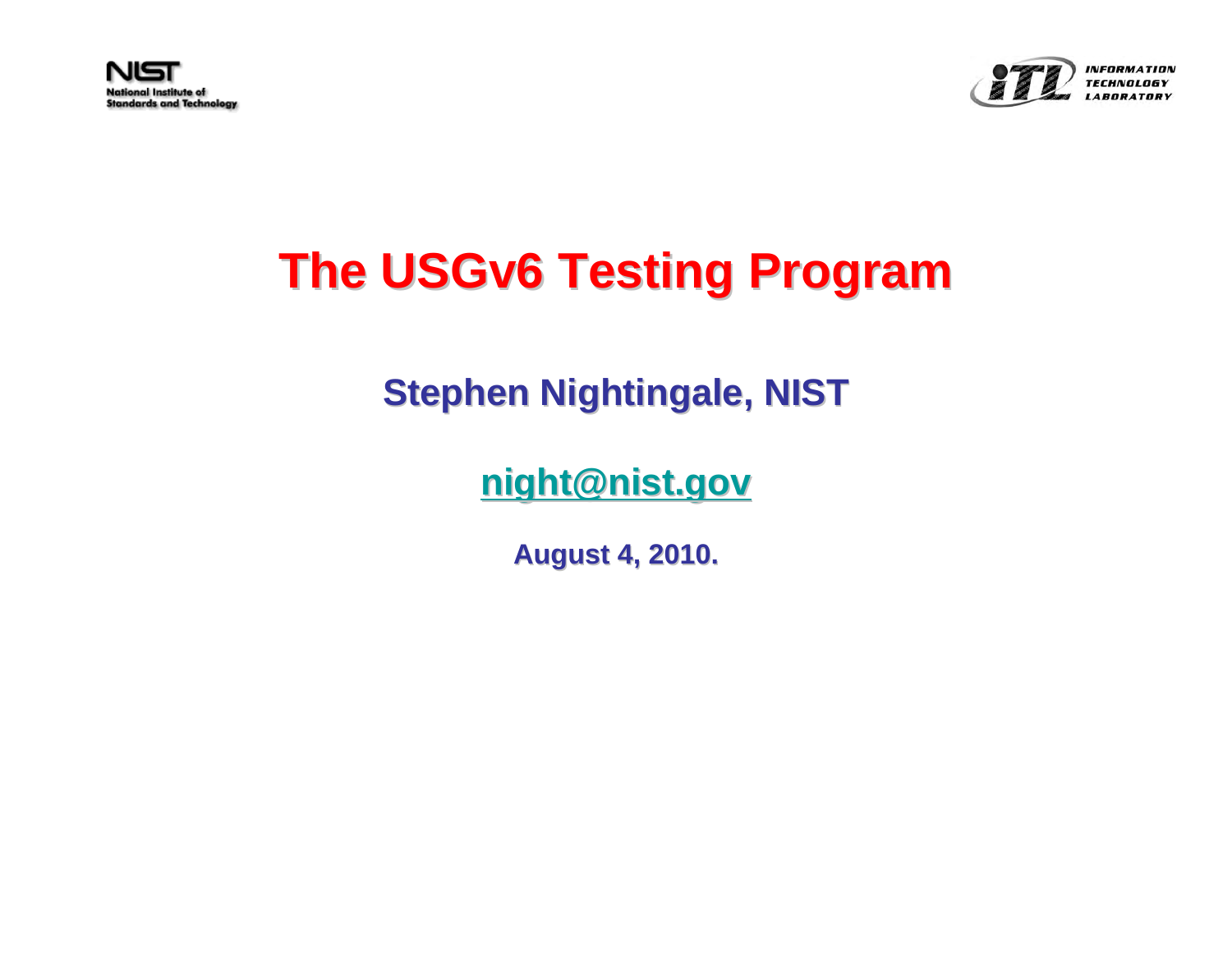



# **What do Agencies Want?**

- (Besides relief from an endless spawn of regulations and requirements from other Agencies?)
- Possibly: Clarity on what they should be acquiring in IT equipment.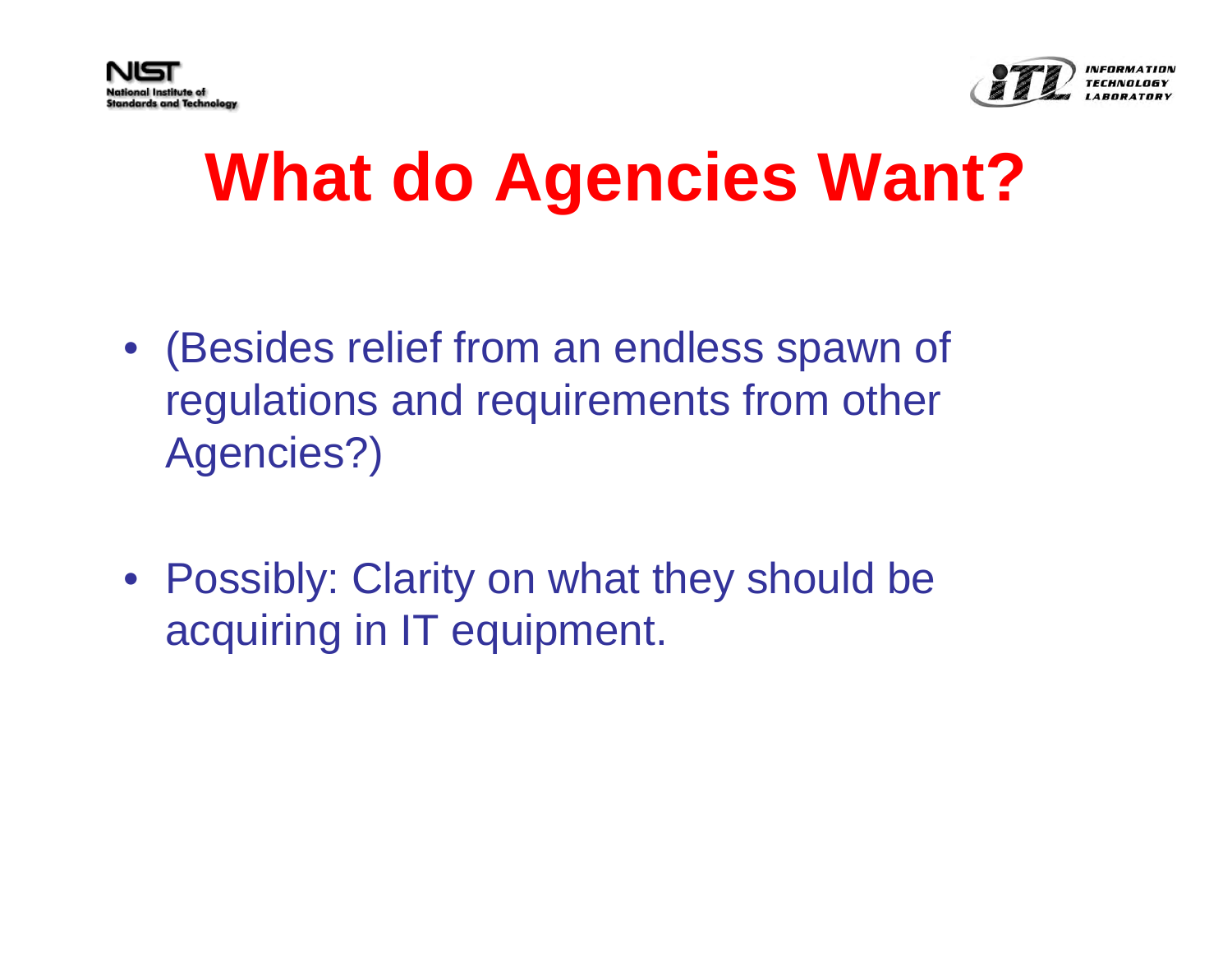



#### **How Can USGv6 Help Provide it?**

- By providing a profile that offers broad default categories of secure, interoperable products.
- By offering flexible specification tailoring capabilities that enable more networkknowledgeable Agencies to:
	- Finely tune their specific requirements, and
	- Corroborate claimed results.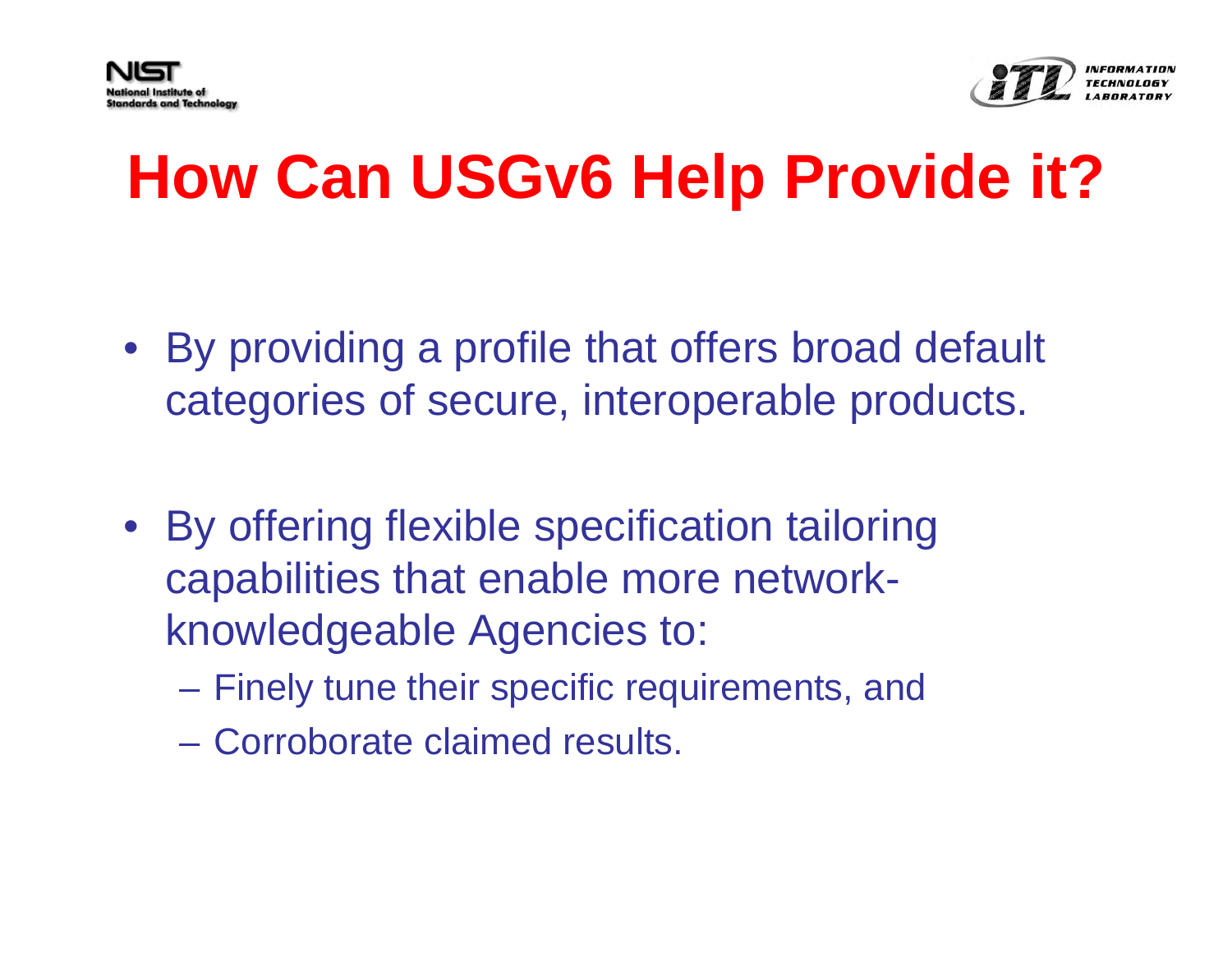

#### **Dialogues in the System**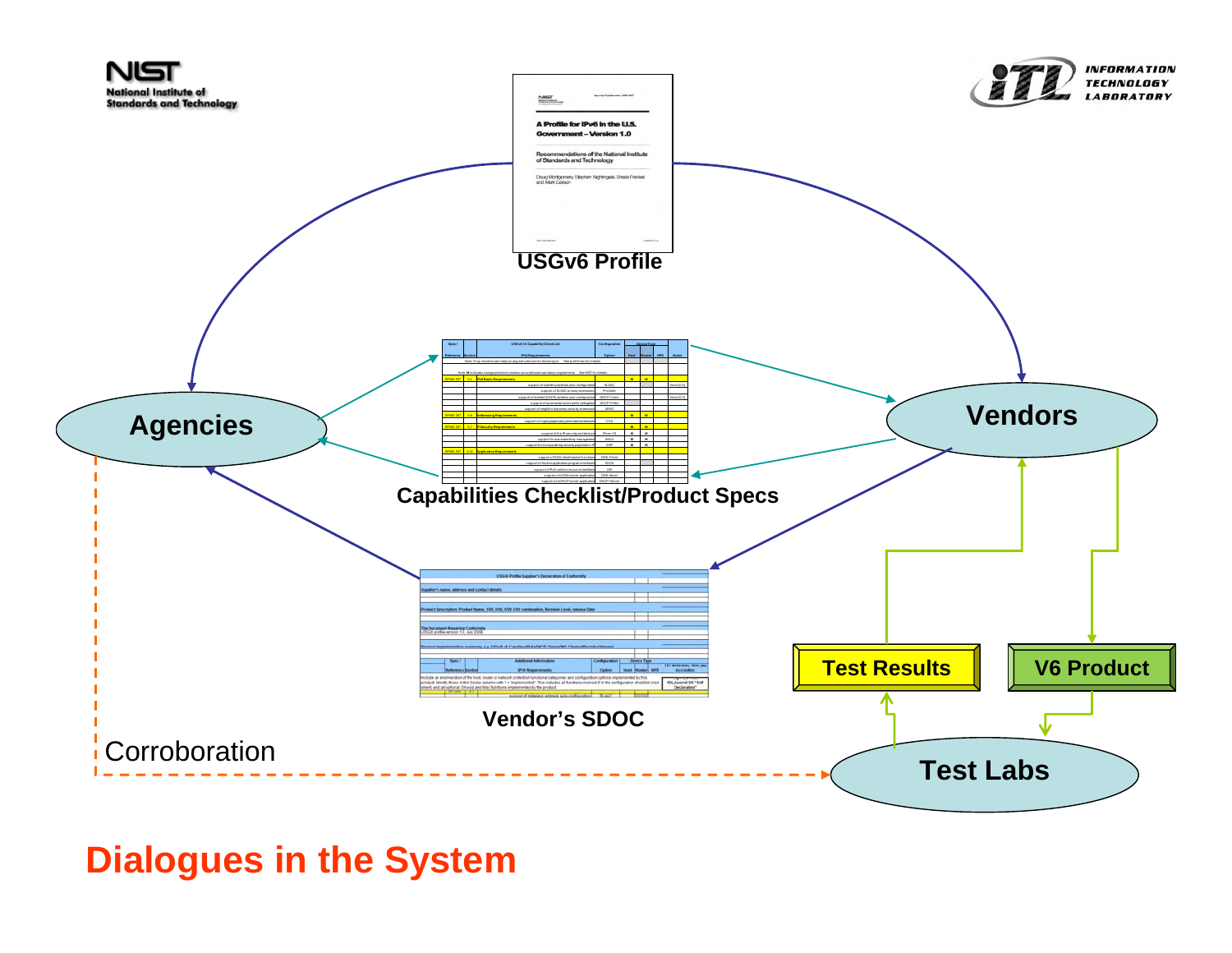

# **The Capabilities Checklist**

| Spec /                   |      | <b>USGv6-V1 Capability Check List</b>                                                                      | Configuration      | <b>Capability Type</b> |             |            |                  |
|--------------------------|------|------------------------------------------------------------------------------------------------------------|--------------------|------------------------|-------------|------------|------------------|
| <b>Reference Section</b> |      | <b>IPv6 Requirements</b>                                                                                   | Option             |                        | Host Router | <b>NPD</b> | <b>Notes</b>     |
| SP500-267                | 6.1  | <b>IPv6 Basic Requirements</b>                                                                             |                    |                        |             |            |                  |
|                          |      | support of core IPv6 capabilities (IPv6, ICMP, ND, PMTU).                                                  |                    |                        |             |            |                  |
|                          |      | support of stateless address auto-configuration                                                            | <b>SLAAC</b>       |                        |             |            | Host:[O:1]       |
|                          |      | support of SLAAC privacy extensions.                                                                       | PrivAddr           |                        |             |            |                  |
|                          |      | support of stateful (DHCP) address auto-configuration                                                      | <b>DHCP-Client</b> |                        |             |            | Host.[O:1]       |
|                          |      | support of automated router prefix delegation                                                              | <b>DHCP-Prefix</b> |                        |             |            |                  |
|                          |      | support of neighbor discovery security extensions                                                          | <b>SEND</b>        |                        |             |            |                  |
| SP500-267                | 6.6  | <b>Addressing Requirements</b>                                                                             |                    |                        |             |            |                  |
|                          |      | support of base IPv6 addressing requirements.                                                              |                    |                        |             |            |                  |
|                          |      | Addr: "Scoping, Deprecation, Defaults and Reserved"                                                        |                    |                        |             |            |                  |
|                          |      | support of cryptographically generated addresses                                                           | <b>CGA</b>         |                        |             |            |                  |
| SP500-267                | 6.7  | <b>IP Security Requirements</b>                                                                            |                    |                        |             |            |                  |
|                          |      | support of the IP security architecture                                                                    | IPsec-V3           |                        |             |            |                  |
|                          |      | support for automated key management                                                                       | IKE <sub>v2</sub>  |                        |             |            |                  |
|                          |      | support for encapsulating security payloads in IP                                                          | <b>ESP</b>         |                        |             |            |                  |
| SP500-267                | 6.11 | <b>Application Requirements</b>                                                                            |                    |                        |             |            |                  |
|                          |      | support of DNS client/resolver functions                                                                   | <b>DNS-Client</b>  |                        |             |            |                  |
|                          |      | support of Socket application program interfaces                                                           | <b>SOCK</b>        |                        |             |            |                  |
|                          |      | support of IPv6 uniform resource identifiers                                                               | <b>URI</b>         |                        |             |            |                  |
|                          |      | support of a DNS server application                                                                        | <b>DNS-Sever</b>   |                        |             |            |                  |
|                          |      | support of a DHCP server application                                                                       | <b>DHCP-Server</b> |                        |             |            |                  |
| SP500-267                | 6.2  | <b>Routing Protocol Requirements</b>                                                                       |                    |                        |             |            |                  |
|                          |      | support of the intra-domain (interior) routing protocols                                                   | <b>IGW</b>         |                        |             |            |                  |
|                          |      | support for inter-domain (exterior) routing protocols                                                      | <b>EGW</b>         |                        |             |            |                  |
| SP500-267                | 6.4  | <b>Transition Mechanism Requirements</b>                                                                   |                    |                        |             |            |                  |
|                          |      | support of interoperation with IPv4-only systems                                                           | IP <sub>v4</sub>   |                        |             |            |                  |
|                          |      | support of tunneling IPv6 over IPv4 MPLS services                                                          | 6PE                |                        |             |            |                  |
| SP500-267                | 6.8  | <b>Network Management Requirements</b>                                                                     |                    |                        |             |            |                  |
|                          |      | SNMPv3: "Mgmt, Messages, Apps and Security"                                                                | <b>SNMP</b>        |                        |             |            |                  |
| SP500-267                | 6.9  | <b>Multicast Requirements</b>                                                                              |                    |                        |             |            |                  |
|                          |      | Mcast: "MLDv2, Unicast, Allocation"                                                                        |                    |                        |             |            |                  |
|                          |      | full support of multicast communications                                                                   | <b>SSM</b>         |                        |             |            |                  |
| SP500-267                |      | 6.10 Mobility Requirements                                                                                 |                    |                        |             |            |                  |
|                          |      | support of mobile IP capability.                                                                           | <b>MIP</b>         |                        |             |            |                  |
|                          |      | support of mobile network capabilities                                                                     | <b>NEMO</b>        |                        |             |            |                  |
| SP500-267                | 6.3  | <b>Quality of Service Requirements</b>                                                                     |                    |                        |             |            |                  |
|                          |      | support of Differentiated Services capabilities                                                            | DS                 |                        |             |            |                  |
|                          |      | PHB Id                                                                                                     |                    |                        |             |            |                  |
| SP500-267                | 6.12 | <b>Network Protection Device Requirements</b>                                                              |                    |                        |             |            |                  |
|                          |      | NPD "6.12.3 general requirements"                                                                          | <b>N1 N2 N3 N4</b> |                        |             |            |                  |
|                          |      | support of basic firewall capabilities                                                                     | <b>FW</b>          |                        |             |            | <b>NPD:[O:1]</b> |
|                          |      | support of application firewall capabilities                                                               | <b>APFW</b>        |                        |             |            | <b>NPD:[O:1]</b> |
|                          |      | support of intrusion detection capabilities                                                                | <b>IDS</b>         |                        |             |            | <b>NPD:[O:1]</b> |
|                          |      | support of intrusion protection capabilities                                                               | <b>IPS</b>         |                        |             |            | <b>NPD:[O:1]</b> |
| SP500-267                | 6.5  | <b>Link Specific Technologies</b>                                                                          |                    |                        |             |            |                  |
|                          |      | support of robust packet compression services                                                              | <b>ROHC</b>        |                        |             |            |                  |
|                          |      | support of link technology [O:1] Link=                                                                     |                    |                        |             |            | [O:1]            |
|                          |      | (repeat as needed) support of link technology $\lfloor$ Link=                                              |                    |                        |             |            |                  |
|                          |      |                                                                                                            |                    |                        |             |            |                  |
|                          |      | Items in parentheses are a compendium of capabilities more fully expressed in the Node Requirements Table. |                    |                        |             |            |                  |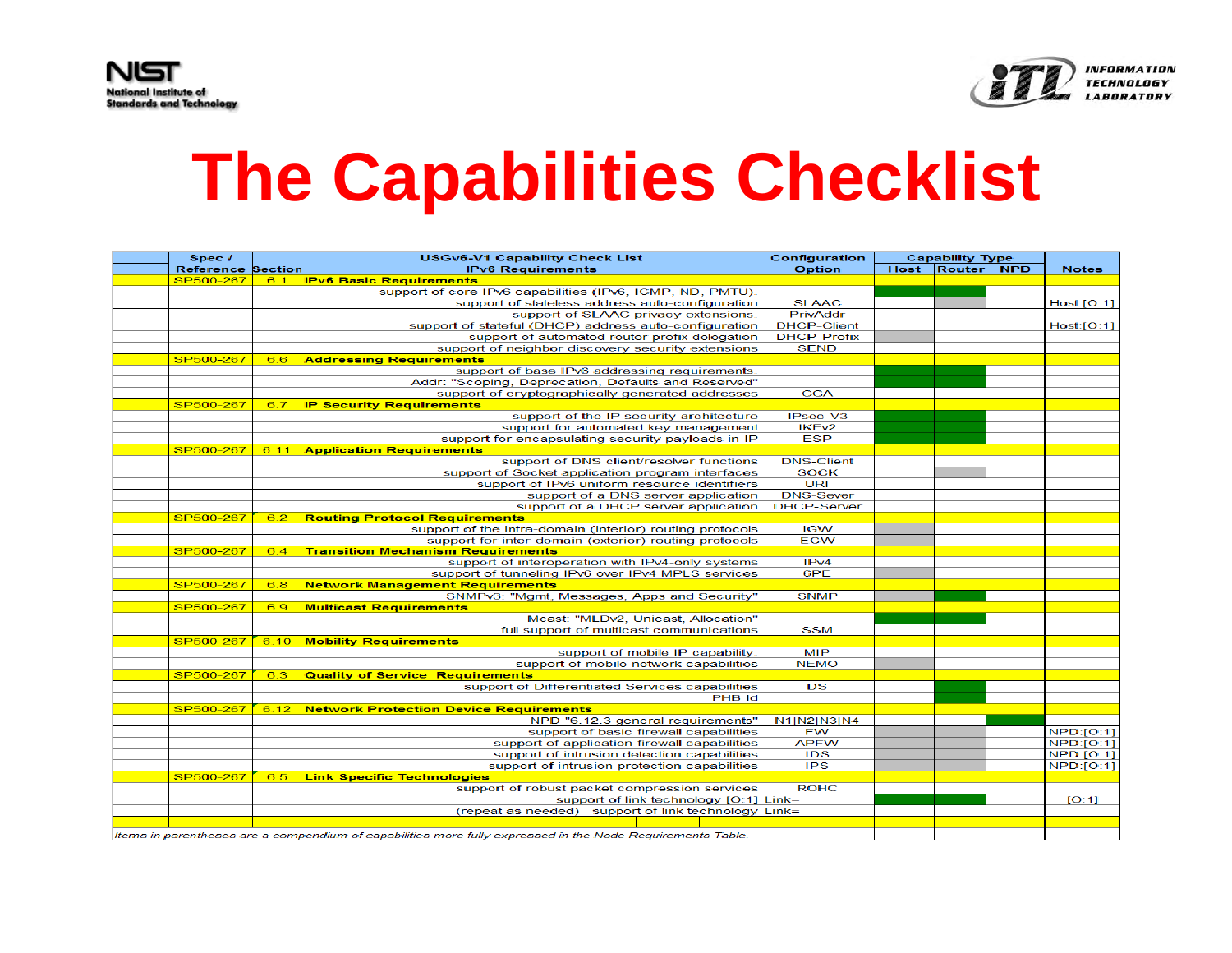



## **Selection vs Development**

- If you want to buy commodity items:
	- Desktops, laptops, routers, the default requirements are sufficient.
- If you want to add e.g. application requirements such as DNS server, DHCP server, Socket programming interfaces:
	- Specify these in the capabilities checklist.
- If you want to remove requirements, e.g. aspects of security:
	- Change the color coding in the capabilities checklist.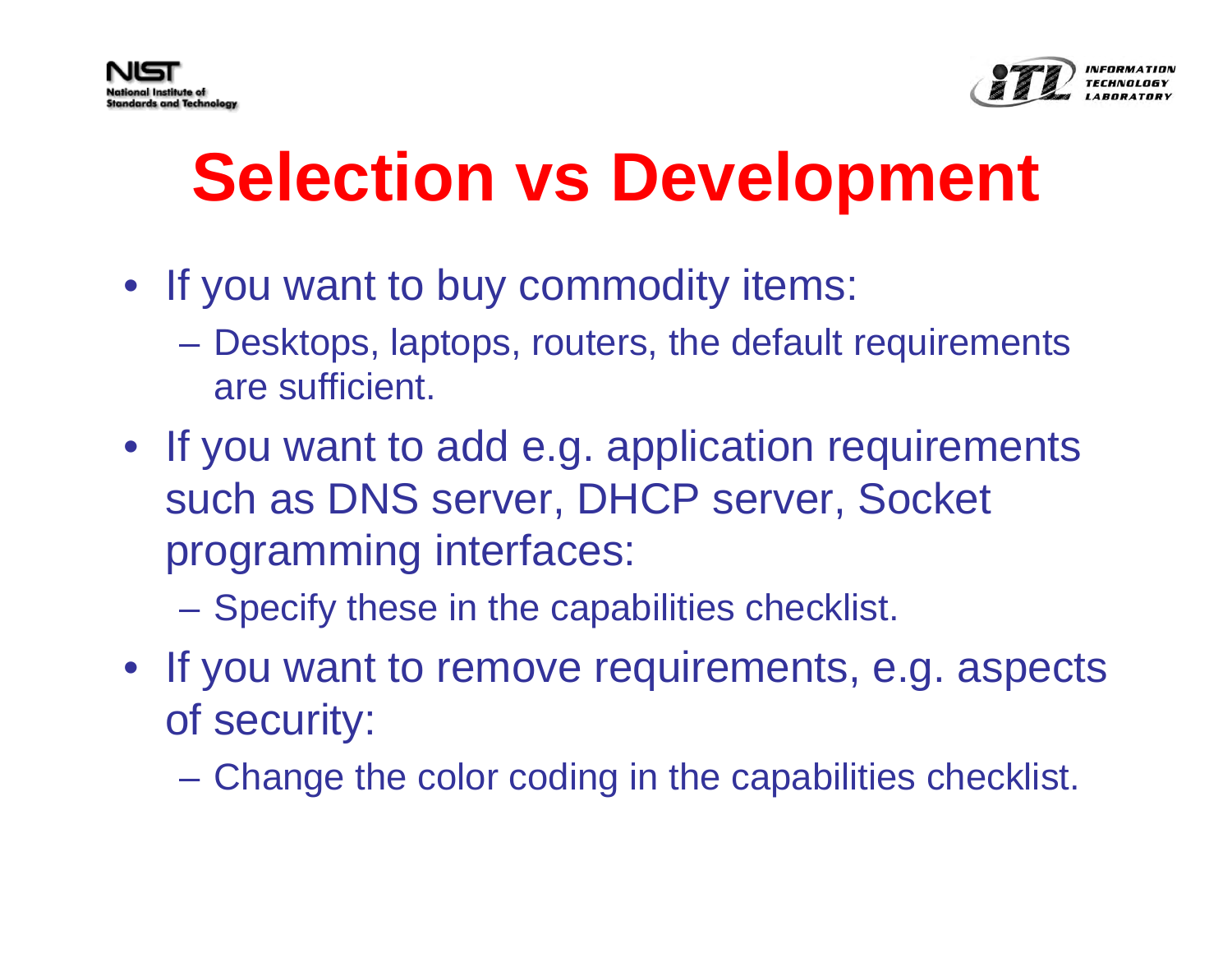



#### **USGv6 Product Selection and Comparison**

- Vendors develop a Suppliers Declaration of Conformity (SDOC) after testing in an accredited lab.
- SDOCs are submitted to support bids.
- Agencies can compare claimed capabilities against acquisition requirements and select the best match.
- SDOC is anatomized next ...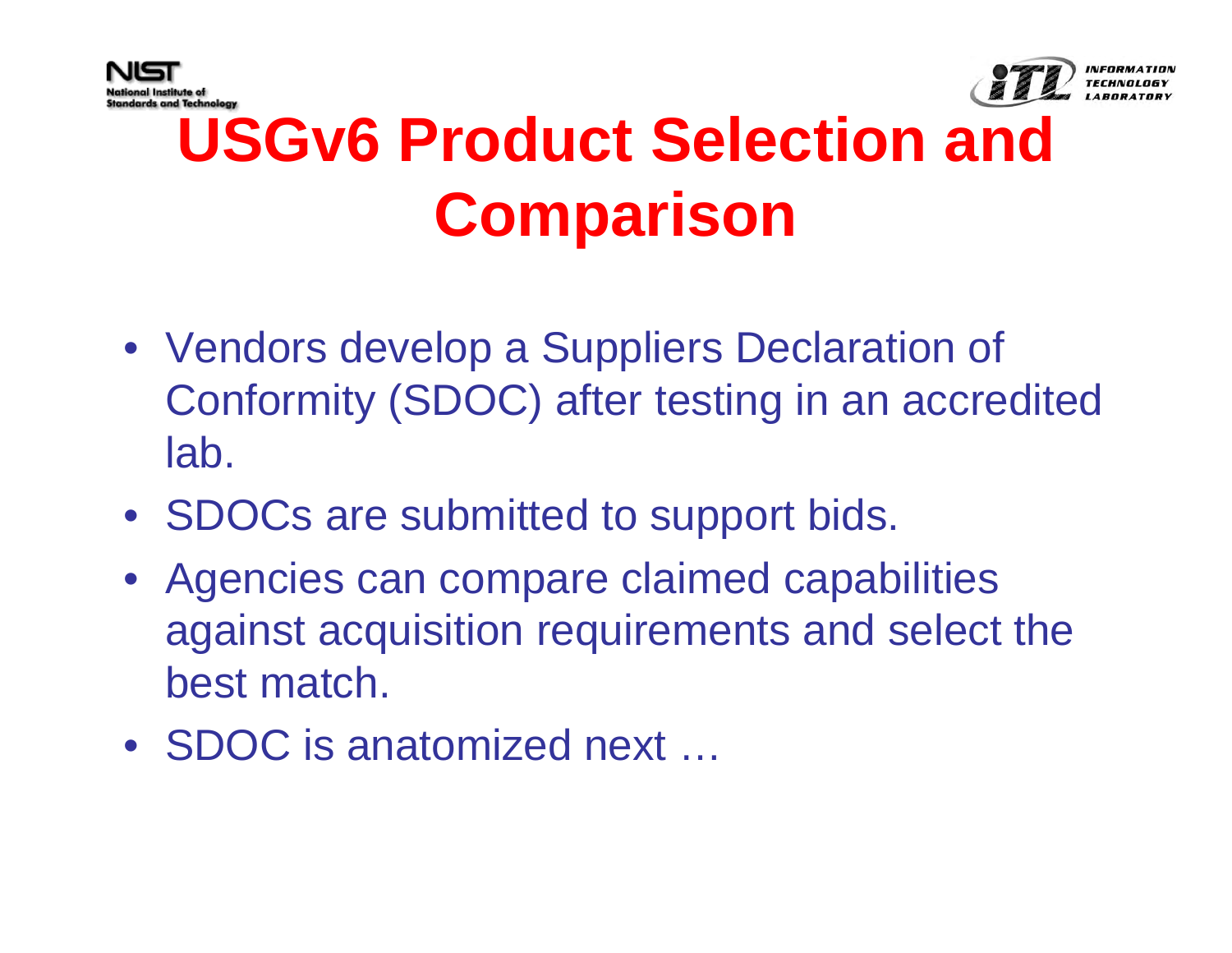



|              | <b>Suppliers Declaration of Conformity for USGv6 Products</b>                                                    |  |                                                                                                               |                                                                     |                                                                                                                | USGv6-v1 SDOC-v1.1<br>Page 1 |                                                                                                                                                                            |                                                                                                                                                                                                                                                                   |  |  |  |
|--------------|------------------------------------------------------------------------------------------------------------------|--|---------------------------------------------------------------------------------------------------------------|---------------------------------------------------------------------|----------------------------------------------------------------------------------------------------------------|------------------------------|----------------------------------------------------------------------------------------------------------------------------------------------------------------------------|-------------------------------------------------------------------------------------------------------------------------------------------------------------------------------------------------------------------------------------------------------------------|--|--|--|
| 1            | The Document Requiring Conformity:                                                                               |  |                                                                                                               |                                                                     |                                                                                                                |                              | USGv6 Profile Version 1.0. July 2008. (NIST SP500-267)                                                                                                                     |                                                                                                                                                                                                                                                                   |  |  |  |
| $\mathbf{2}$ | <b>Product Identifier:</b>                                                                                       |  |                                                                                                               |                                                                     |                                                                                                                |                              |                                                                                                                                                                            |                                                                                                                                                                                                                                                                   |  |  |  |
| 3.           | Supplier's Name, Address and SDOC Contact Details                                                                |  |                                                                                                               |                                                                     |                                                                                                                |                              |                                                                                                                                                                            |                                                                                                                                                                                                                                                                   |  |  |  |
|              |                                                                                                                  |  |                                                                                                               |                                                                     |                                                                                                                |                              |                                                                                                                                                                            |                                                                                                                                                                                                                                                                   |  |  |  |
|              |                                                                                                                  |  |                                                                                                               |                                                                     |                                                                                                                |                              |                                                                                                                                                                            |                                                                                                                                                                                                                                                                   |  |  |  |
|              |                                                                                                                  |  |                                                                                                               |                                                                     |                                                                                                                |                              |                                                                                                                                                                            |                                                                                                                                                                                                                                                                   |  |  |  |
| 4            |                                                                                                                  |  |                                                                                                               |                                                                     | Product as Tested/Declared: Product Identifier, version/revision information, details of configuration tested. |                              |                                                                                                                                                                            |                                                                                                                                                                                                                                                                   |  |  |  |
|              |                                                                                                                  |  |                                                                                                               |                                                                     |                                                                                                                |                              |                                                                                                                                                                            |                                                                                                                                                                                                                                                                   |  |  |  |
|              |                                                                                                                  |  |                                                                                                               |                                                                     |                                                                                                                |                              |                                                                                                                                                                            |                                                                                                                                                                                                                                                                   |  |  |  |
|              |                                                                                                                  |  |                                                                                                               |                                                                     |                                                                                                                |                              |                                                                                                                                                                            |                                                                                                                                                                                                                                                                   |  |  |  |
| 5.           |                                                                                                                  |  |                                                                                                               |                                                                     |                                                                                                                |                              |                                                                                                                                                                            | <b>Product Family</b> (other products using same IPv6 stack(s) to which these results are declared to apply). Check Product Family attestation below.                                                                                                             |  |  |  |
|              |                                                                                                                  |  |                                                                                                               |                                                                     |                                                                                                                |                              |                                                                                                                                                                            |                                                                                                                                                                                                                                                                   |  |  |  |
|              |                                                                                                                  |  |                                                                                                               |                                                                     |                                                                                                                |                              |                                                                                                                                                                            |                                                                                                                                                                                                                                                                   |  |  |  |
|              |                                                                                                                  |  |                                                                                                               |                                                                     |                                                                                                                |                              |                                                                                                                                                                            |                                                                                                                                                                                                                                                                   |  |  |  |
| 6            |                                                                                                                  |  |                                                                                                               |                                                                     |                                                                                                                |                              |                                                                                                                                                                            | USGv6 Capability summary. (For each distinct IPv6 stack in the product provide a summary of its USGv6 capabilities below and include a detailed test result                                                                                                       |  |  |  |
|              |                                                                                                                  |  |                                                                                                               |                                                                     |                                                                                                                |                              |                                                                                                                                                                            | summary). e.g. example-prod-id/stack-1: USGv6-v1-Host: IPv6-Base+Addr-Arch+IPsec-v3+IKEv2+SLAC+Link=Ethernet.                                                                                                                                                     |  |  |  |
|              |                                                                                                                  |  |                                                                                                               |                                                                     |                                                                                                                |                              |                                                                                                                                                                            |                                                                                                                                                                                                                                                                   |  |  |  |
|              |                                                                                                                  |  |                                                                                                               |                                                                     |                                                                                                                |                              |                                                                                                                                                                            |                                                                                                                                                                                                                                                                   |  |  |  |
|              |                                                                                                                  |  |                                                                                                               |                                                                     |                                                                                                                |                              |                                                                                                                                                                            |                                                                                                                                                                                                                                                                   |  |  |  |
|              |                                                                                                                  |  |                                                                                                               |                                                                     |                                                                                                                |                              |                                                                                                                                                                            |                                                                                                                                                                                                                                                                   |  |  |  |
| 7.           | Self Contained or Composite SDOC? (Must indicate one).                                                           |  |                                                                                                               |                                                                     |                                                                                                                |                              |                                                                                                                                                                            |                                                                                                                                                                                                                                                                   |  |  |  |
|              | All of the declared USGv6 capabilities of this product<br>are addressed by orginal test results reported in this |  |                                                                                                               |                                                                     |                                                                                                                |                              |                                                                                                                                                                            | Some or all of the USGv6 capabilities of this product are provided by the use and/or integration of umodified components that have<br>their own unique USGv6 SDOCs. All of the relevant referenced SDOCs are identified in section 8 and attached. This product's |  |  |  |
|              | SDOC.                                                                                                            |  | page 2 will indicate which capabilities are provided by specific referenced components (product-id/stack-id). |                                                                     |                                                                                                                |                              |                                                                                                                                                                            |                                                                                                                                                                                                                                                                   |  |  |  |
| 8            |                                                                                                                  |  |                                                                                                               |                                                                     |                                                                                                                |                              |                                                                                                                                                                            | Additional Declarations / Attachments: (List supplier & product-id/stack-id for referenced and attached test results in the case of composite products).                                                                                                          |  |  |  |
|              | <b>Component Supplier</b>                                                                                        |  |                                                                                                               | <b>Product ID:</b>                                                  |                                                                                                                | Stack ID:                    |                                                                                                                                                                            | Notes:                                                                                                                                                                                                                                                            |  |  |  |
| [1]          |                                                                                                                  |  |                                                                                                               |                                                                     |                                                                                                                |                              |                                                                                                                                                                            |                                                                                                                                                                                                                                                                   |  |  |  |
| [2]          |                                                                                                                  |  |                                                                                                               |                                                                     |                                                                                                                |                              |                                                                                                                                                                            |                                                                                                                                                                                                                                                                   |  |  |  |
| [3]          |                                                                                                                  |  |                                                                                                               |                                                                     |                                                                                                                |                              |                                                                                                                                                                            |                                                                                                                                                                                                                                                                   |  |  |  |
| [4]          |                                                                                                                  |  |                                                                                                               |                                                                     |                                                                                                                |                              |                                                                                                                                                                            |                                                                                                                                                                                                                                                                   |  |  |  |
| 9            | <b>Supplementary Attestations (Answer all).</b>                                                                  |  |                                                                                                               |                                                                     |                                                                                                                |                              |                                                                                                                                                                            |                                                                                                                                                                                                                                                                   |  |  |  |
|              | This product is fully functional in IPv6                                                                         |  |                                                                                                               |                                                                     | This SDOC contains a capabilities test                                                                         |                              |                                                                                                                                                                            | All of the products listed in the product family in section 5 are implemented such that                                                                                                                                                                           |  |  |  |
|              | only environments. That is, no claimed                                                                           |  |                                                                                                               |                                                                     | report for each unique IPv6 stack in the<br>product. If not, please document which                             |                              |                                                                                                                                                                            | their USGv6 capabilities are identical in form and function across the entire product                                                                                                                                                                             |  |  |  |
|              | capabilities are invalidated if this<br>product is deployed in a network                                         |  |                                                                                                               |                                                                     | stacks/ports are not covered, and how                                                                          |                              | family. The specific conformance and interoperability test results for the USGv6<br>capabilities of an identified member of this product family are provided in this SDOC. |                                                                                                                                                                                                                                                                   |  |  |  |
|              | environment that does not support IPv4.                                                                          |  |                                                                                                               | their IPv6 capabilities differ from those<br>reported in this SDOC. |                                                                                                                |                              |                                                                                                                                                                            | The SDOC attests to the fact that these tested USGv6 capabilities are identical and<br>unmodified for all the products cited above.                                                                                                                               |  |  |  |
| 10           | <b>Signature</b>                                                                                                 |  |                                                                                                               |                                                                     |                                                                                                                | Date                         |                                                                                                                                                                            |                                                                                                                                                                                                                                                                   |  |  |  |
|              |                                                                                                                  |  |                                                                                                               |                                                                     |                                                                                                                |                              |                                                                                                                                                                            |                                                                                                                                                                                                                                                                   |  |  |  |
|              | <b>Print Name / Title</b>                                                                                        |  |                                                                                                               |                                                                     |                                                                                                                |                              |                                                                                                                                                                            |                                                                                                                                                                                                                                                                   |  |  |  |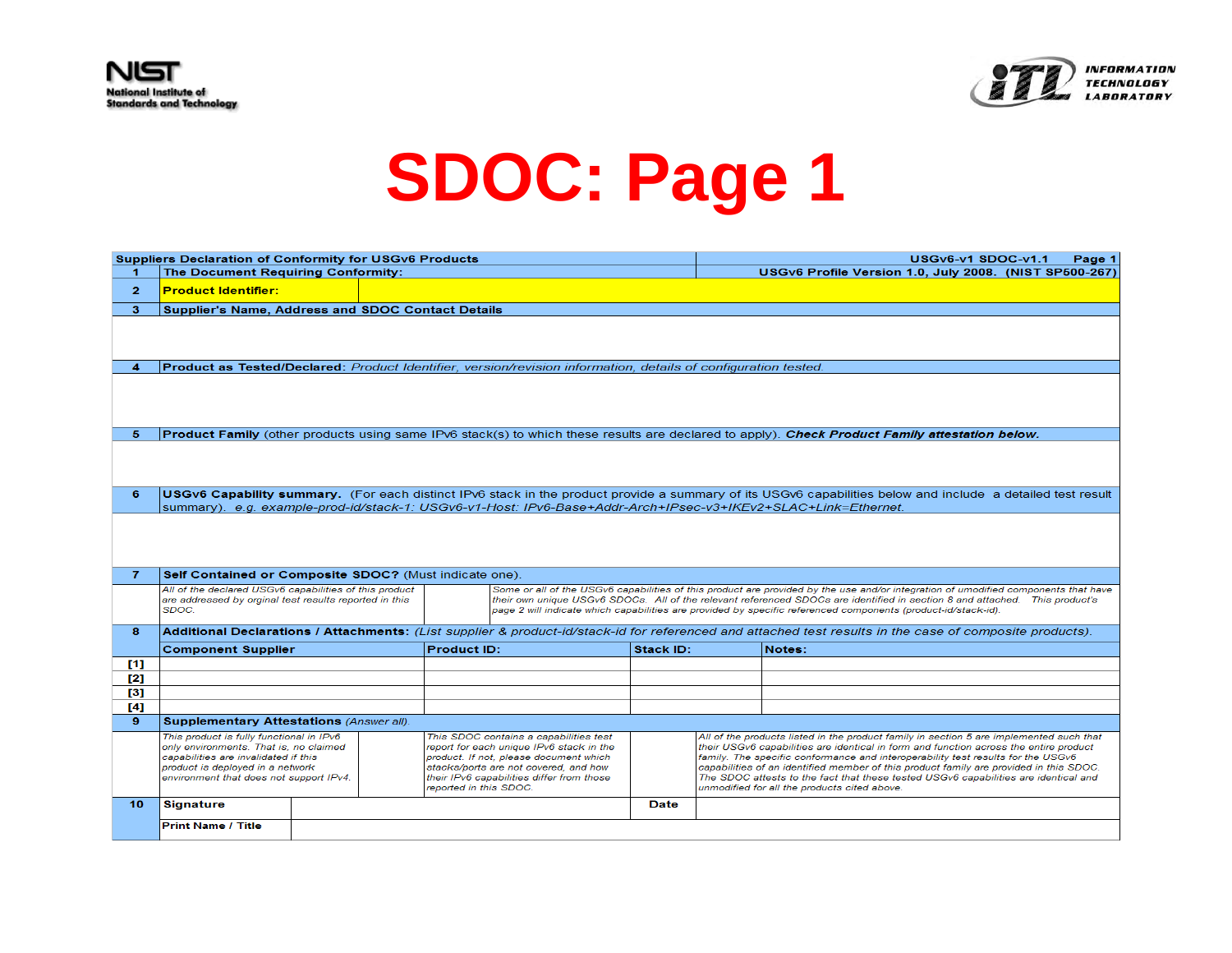



| 11                                                                                                          |                                            | Suppliers Declaration of Conformity for USGv6 Products: Declared Capabilities and Test Results Summary                                                                                                                                                                               |                                         |  |                               |                                                                                                             |                                                                                         |                                                                                                        |                                      | USGv6-v1 SDOC-v1.1<br>Page 2     |  |  |
|-------------------------------------------------------------------------------------------------------------|--------------------------------------------|--------------------------------------------------------------------------------------------------------------------------------------------------------------------------------------------------------------------------------------------------------------------------------------|-----------------------------------------|--|-------------------------------|-------------------------------------------------------------------------------------------------------------|-----------------------------------------------------------------------------------------|--------------------------------------------------------------------------------------------------------|--------------------------------------|----------------------------------|--|--|
| <b>Product Id:</b>                                                                                          |                                            |                                                                                                                                                                                                                                                                                      |                                         |  | Stack Id:                     |                                                                                                             |                                                                                         |                                                                                                        |                                      |                                  |  |  |
|                                                                                                             |                                            |                                                                                                                                                                                                                                                                                      | Context /                               |  | <b>Supported Capabilities</b> |                                                                                                             |                                                                                         |                                                                                                        | <b>USGv6 Testing Program Results</b> |                                  |  |  |
| Spec /                                                                                                      |                                            |                                                                                                                                                                                                                                                                                      | Configuration                           |  |                               |                                                                                                             | <b>Test Suite</b>                                                                       | Test Lab / Result ID, Note #, or                                                                       | <b>Test Suite</b>                    | Test Lab / Result ID, Note #, or |  |  |
| Reference Section                                                                                           |                                            | <b>USGv6-v1 Profile Requirements</b>                                                                                                                                                                                                                                                 | Option                                  |  | Host   Router                 | <b>NPD</b>                                                                                                  | Conformance/NPD                                                                         | <b>Component Ref</b>                                                                                   | Interopoperability                   | <b>Component Ref</b>             |  |  |
| SP500-267                                                                                                   | 6.1                                        | <b>IPv6 Basic Requirements</b>                                                                                                                                                                                                                                                       |                                         |  |                               |                                                                                                             |                                                                                         |                                                                                                        |                                      |                                  |  |  |
|                                                                                                             |                                            | support of IPv6 base (IPv6;ICMPv6;PMTU;ND)                                                                                                                                                                                                                                           | IPv6-Base                               |  |                               |                                                                                                             | Basic_v1.*_C                                                                            |                                                                                                        | Basic_V1.*_I                         |                                  |  |  |
|                                                                                                             |                                            | support of stateless address auto-configuration                                                                                                                                                                                                                                      | <b>SLAAC</b>                            |  |                               |                                                                                                             | SLAAC-V1.* C                                                                            |                                                                                                        | <b>SLAAC-V1.0  </b>                  |                                  |  |  |
|                                                                                                             |                                            | support of SLAAC privacy extensions.                                                                                                                                                                                                                                                 | PrivAddr                                |  |                               |                                                                                                             | <b>Self Test</b>                                                                        |                                                                                                        | <b>Self Test</b>                     |                                  |  |  |
|                                                                                                             |                                            | support of stateful (DHCP) address auto-                                                                                                                                                                                                                                             | <b>DHCP-Client</b>                      |  |                               |                                                                                                             | <b>Self Test</b>                                                                        |                                                                                                        | DHCP_Client_v1.*_I                   |                                  |  |  |
|                                                                                                             |                                            | support of automated router prefix delegation                                                                                                                                                                                                                                        | <b>DHCP-Prefix</b>                      |  |                               |                                                                                                             | <b>Self Test</b>                                                                        |                                                                                                        | <b>Self Test</b>                     |                                  |  |  |
|                                                                                                             |                                            | support of neighbor discovery security extensions                                                                                                                                                                                                                                    | <b>SEND</b>                             |  |                               |                                                                                                             | <b>Self Test</b>                                                                        |                                                                                                        | <b>Self Test</b>                     |                                  |  |  |
| SP500-267                                                                                                   | 6.6                                        | <b>Addressing Requirements</b>                                                                                                                                                                                                                                                       |                                         |  |                               |                                                                                                             |                                                                                         |                                                                                                        |                                      |                                  |  |  |
|                                                                                                             |                                            | support of addressing architecture reqts                                                                                                                                                                                                                                             | Addr-Arch                               |  |                               |                                                                                                             | Addr_Arch_v1.*_C                                                                        |                                                                                                        | Addr_Arch_v1.*_I                     |                                  |  |  |
|                                                                                                             |                                            | support of cryptographically generated addresses                                                                                                                                                                                                                                     | <b>CGA</b>                              |  |                               |                                                                                                             | <b>Self Test</b>                                                                        |                                                                                                        | <b>Self Test</b>                     |                                  |  |  |
| SP500-267                                                                                                   | 6.7                                        | <b>IP Security Requirements</b>                                                                                                                                                                                                                                                      |                                         |  |                               |                                                                                                             |                                                                                         |                                                                                                        |                                      |                                  |  |  |
|                                                                                                             |                                            | support of the IP security architecture                                                                                                                                                                                                                                              | IPsecv3                                 |  |                               |                                                                                                             | IPsecv3_v1.*_C                                                                          |                                                                                                        | $IPsecv3_v1.*_1$                     |                                  |  |  |
|                                                                                                             |                                            | support for automated key management                                                                                                                                                                                                                                                 | IKE <sub>v2</sub>                       |  |                               |                                                                                                             | <b>IKEv2_v1.*_C</b>                                                                     |                                                                                                        | <b>IKEv2v1.0  </b>                   |                                  |  |  |
|                                                                                                             |                                            | support for encapsulating security payloads in IP                                                                                                                                                                                                                                    | <b>ESP</b>                              |  |                               |                                                                                                             | ESPv3_v1.*_C                                                                            |                                                                                                        | ESP_v1.*_I                           |                                  |  |  |
| SP500-267                                                                                                   | 6.11                                       | <b>Application Requirements</b>                                                                                                                                                                                                                                                      |                                         |  |                               |                                                                                                             |                                                                                         |                                                                                                        |                                      |                                  |  |  |
|                                                                                                             |                                            | support of DNS client/resolver functions                                                                                                                                                                                                                                             | <b>DNS-Client</b>                       |  |                               |                                                                                                             | <b>Self Test</b>                                                                        |                                                                                                        | <b>Self Test</b>                     |                                  |  |  |
|                                                                                                             |                                            | support of Socket application program interfaces                                                                                                                                                                                                                                     | <b>SOCK</b>                             |  |                               |                                                                                                             | <b>Self Test</b>                                                                        |                                                                                                        | <b>Self Test</b>                     |                                  |  |  |
|                                                                                                             |                                            | support of IPv6 uniform resource identifiers                                                                                                                                                                                                                                         | <b>URI</b>                              |  |                               |                                                                                                             | <b>Self Test</b>                                                                        |                                                                                                        | <b>Self Test</b>                     |                                  |  |  |
|                                                                                                             |                                            | support of a DNS server application                                                                                                                                                                                                                                                  | <b>DNS-Server</b><br><b>DHCP-Server</b> |  |                               |                                                                                                             | <b>Self Test</b>                                                                        |                                                                                                        | <b>Self Test</b>                     |                                  |  |  |
| SP500-267                                                                                                   |                                            | support of a DHCP server application<br><b>Routing Protocol Requirements</b>                                                                                                                                                                                                         |                                         |  |                               |                                                                                                             | <b>Self Test</b>                                                                        |                                                                                                        | DHCP_Serv_v1.*_I                     |                                  |  |  |
|                                                                                                             | 6.2                                        | support of the intra-domain (interior) routing                                                                                                                                                                                                                                       | <b>IGW</b>                              |  |                               |                                                                                                             | <b>Self Test</b>                                                                        |                                                                                                        | OSPFv3_v1.*_I                        |                                  |  |  |
|                                                                                                             |                                            | support for inter-domain (exterior) routing                                                                                                                                                                                                                                          | <b>EGW</b>                              |  |                               |                                                                                                             | <b>Self Test</b>                                                                        |                                                                                                        | <b>BGP_v1.*_I</b>                    |                                  |  |  |
| SP500-267                                                                                                   | 6.4                                        | <b>Transition Mechanism Requirements</b>                                                                                                                                                                                                                                             |                                         |  |                               |                                                                                                             |                                                                                         |                                                                                                        |                                      |                                  |  |  |
|                                                                                                             |                                            | support of interoperation with IPv4-only systems                                                                                                                                                                                                                                     | IPv4                                    |  |                               |                                                                                                             | <b>Self Test</b>                                                                        |                                                                                                        | <b>Self Test</b>                     |                                  |  |  |
|                                                                                                             |                                            | support of tunneling IPv6 over IPv4 MPLS services                                                                                                                                                                                                                                    | 6PE                                     |  |                               |                                                                                                             | <b>Self Test</b>                                                                        |                                                                                                        | <b>Self Test</b>                     |                                  |  |  |
| SP500-267                                                                                                   | 6.8                                        | <b>Network Management Requirements</b>                                                                                                                                                                                                                                               |                                         |  |                               |                                                                                                             |                                                                                         |                                                                                                        | <b>Self Test</b>                     |                                  |  |  |
|                                                                                                             |                                            | support of network management services                                                                                                                                                                                                                                               | <b>SNMP</b>                             |  |                               |                                                                                                             | <b>Self Test</b>                                                                        |                                                                                                        | <b>Self Test</b>                     |                                  |  |  |
| SP500-267                                                                                                   | 6.9                                        | <b>Multicast Requirements</b>                                                                                                                                                                                                                                                        |                                         |  |                               |                                                                                                             |                                                                                         |                                                                                                        |                                      |                                  |  |  |
|                                                                                                             |                                            | support of basic multicast                                                                                                                                                                                                                                                           | <b>Mcast</b>                            |  |                               |                                                                                                             | <b>Self Test</b>                                                                        |                                                                                                        |                                      |                                  |  |  |
|                                                                                                             |                                            | full support of multicast communications                                                                                                                                                                                                                                             | <b>SSM</b>                              |  |                               |                                                                                                             | <b>Self Test</b>                                                                        |                                                                                                        | <b>Self Test</b>                     |                                  |  |  |
| SP500-267                                                                                                   |                                            | 6.10 Mobility Requirements                                                                                                                                                                                                                                                           |                                         |  |                               |                                                                                                             |                                                                                         |                                                                                                        |                                      |                                  |  |  |
|                                                                                                             |                                            | support of mobile IP capability.                                                                                                                                                                                                                                                     | <b>MIP</b>                              |  |                               |                                                                                                             | <b>Self Test</b>                                                                        |                                                                                                        | <b>Self Test</b>                     |                                  |  |  |
|                                                                                                             |                                            | support of mobile network capabilities                                                                                                                                                                                                                                               | <b>NEMO</b>                             |  |                               |                                                                                                             | <b>Self Test</b>                                                                        |                                                                                                        | <b>Self Test</b>                     |                                  |  |  |
| SP500-267                                                                                                   | 6.3                                        | <b>Quality of Service Requirements</b>                                                                                                                                                                                                                                               |                                         |  |                               |                                                                                                             |                                                                                         |                                                                                                        |                                      |                                  |  |  |
|                                                                                                             |                                            | support of Differentiated Services capabilities                                                                                                                                                                                                                                      | <b>DS</b>                               |  |                               |                                                                                                             | <b>Self Test</b>                                                                        |                                                                                                        | <b>Self Test</b>                     |                                  |  |  |
|                                                                                                             |                                            | PHB Id                                                                                                                                                                                                                                                                               |                                         |  |                               |                                                                                                             | <b>Self Test</b>                                                                        |                                                                                                        |                                      |                                  |  |  |
| SP500-267                                                                                                   |                                            | 6.12 Network Protection Device Requirements                                                                                                                                                                                                                                          |                                         |  |                               |                                                                                                             |                                                                                         |                                                                                                        |                                      |                                  |  |  |
|                                                                                                             |                                            | support of common NPD regts                                                                                                                                                                                                                                                          | <b>NPD</b>                              |  |                               |                                                                                                             | <b>N1 N2 N3 N4</b>                                                                      |                                                                                                        |                                      |                                  |  |  |
|                                                                                                             |                                            | support of basic firewall capabilities                                                                                                                                                                                                                                               | <b>FW</b>                               |  |                               |                                                                                                             | N <sub>1</sub> FW                                                                       |                                                                                                        |                                      |                                  |  |  |
|                                                                                                             |                                            | support of application firewall capabilities                                                                                                                                                                                                                                         | <b>APFW</b>                             |  |                               |                                                                                                             | N2_App_FW                                                                               |                                                                                                        |                                      |                                  |  |  |
|                                                                                                             |                                            | support of intrusion detection capabilities                                                                                                                                                                                                                                          | <b>IDS</b>                              |  |                               |                                                                                                             | N3 IDS                                                                                  |                                                                                                        |                                      |                                  |  |  |
|                                                                                                             |                                            | support of intrusion protection capabilities                                                                                                                                                                                                                                         | <b>IPS</b>                              |  |                               |                                                                                                             | N4_IPS                                                                                  |                                                                                                        |                                      |                                  |  |  |
| SP500-267                                                                                                   | 6.5                                        | <b>Link Specific Technologies</b>                                                                                                                                                                                                                                                    |                                         |  |                               |                                                                                                             |                                                                                         |                                                                                                        |                                      |                                  |  |  |
|                                                                                                             |                                            | support of robust packet compression services                                                                                                                                                                                                                                        | <b>ROHC</b>                             |  |                               |                                                                                                             | <b>Self Test</b>                                                                        |                                                                                                        | <b>Self Test</b>                     |                                  |  |  |
|                                                                                                             |                                            | support of link technology [O:1] Link=                                                                                                                                                                                                                                               |                                         |  |                               |                                                                                                             | <b>Self Test</b>                                                                        |                                                                                                        | <b>Self Test</b>                     |                                  |  |  |
|                                                                                                             |                                            |                                                                                                                                                                                                                                                                                      |                                         |  |                               |                                                                                                             |                                                                                         |                                                                                                        |                                      |                                  |  |  |
|                                                                                                             |                                            | (repeat as needed) support of link technology Link=                                                                                                                                                                                                                                  |                                         |  |                               |                                                                                                             |                                                                                         |                                                                                                        |                                      |                                  |  |  |
| 12 <sub>2</sub>                                                                                             |                                            | < Check HERE if this stack's DOC includes additional information about tested capabilities and options on an attached page 3 of notes.                                                                                                                                               |                                         |  |                               |                                                                                                             |                                                                                         |                                                                                                        |                                      |                                  |  |  |
|                                                                                                             |                                            |                                                                                                                                                                                                                                                                                      |                                         |  |                               |                                                                                                             |                                                                                         |                                                                                                        |                                      |                                  |  |  |
| Level                                                                                                       |                                            | Level of support for USGv6-v1 Requirements for capability.<br>Color<br>Indication of USGv6-v1 Recommended Level of Support for device type / stack role.                                                                                                                             |                                         |  |                               |                                                                                                             |                                                                                         |                                                                                                        |                                      |                                  |  |  |
| P                                                                                                           |                                            | Blank - SDOC makes no declaration for this capability.<br>Indicates capability that is recommendend as mandatory (unconditional MUST) in the USGv6-v1 Profile.<br>Indicates cabability that is unusal for a given device type / stack role.  Do not select without careful analysis. |                                         |  |                               |                                                                                                             |                                                                                         |                                                                                                        |                                      |                                  |  |  |
|                                                                                                             |                                            | Passed required tests of USGv6-V1 requirements for these capabilities.                                                                                                                                                                                                               |                                         |  |                               |                                                                                                             |                                                                                         |                                                                                                        |                                      |                                  |  |  |
| N                                                                                                           |                                            | See notes page for details on the level of support of USGv6-v1 reequirements for this capability                                                                                                                                                                                     |                                         |  |                               |                                                                                                             |                                                                                         | Indicates capability that is left optional / ocnditional by the recommedations of the USGv6-v1 Profile |                                      |                                  |  |  |
| $\boldsymbol{\mathsf{x}}$                                                                                   | USGv6 capability not supported in product. |                                                                                                                                                                                                                                                                                      |                                         |  |                               |                                                                                                             |                                                                                         |                                                                                                        |                                      |                                  |  |  |
|                                                                                                             |                                            |                                                                                                                                                                                                                                                                                      |                                         |  |                               |                                                                                                             |                                                                                         |                                                                                                        |                                      |                                  |  |  |
|                                                                                                             |                                            | Test Suite - Specific USGv6 Test suite used for test. See: http://www.antd.nist.gov/usgv6/test-specifications.html                                                                                                                                                                   |                                         |  |                               |                                                                                                             | Note # - reference to a detailed note about this capability or result on attached page. |                                                                                                        |                                      |                                  |  |  |
| Test Lab / Result ID - Abbreviation of accredited laboratory and its local identifier for this test result. |                                            |                                                                                                                                                                                                                                                                                      |                                         |  |                               | Component Ref - Supplier / Product / Stack ID of distinctly tested component that provides this capability. |                                                                                         |                                                                                                        |                                      |                                  |  |  |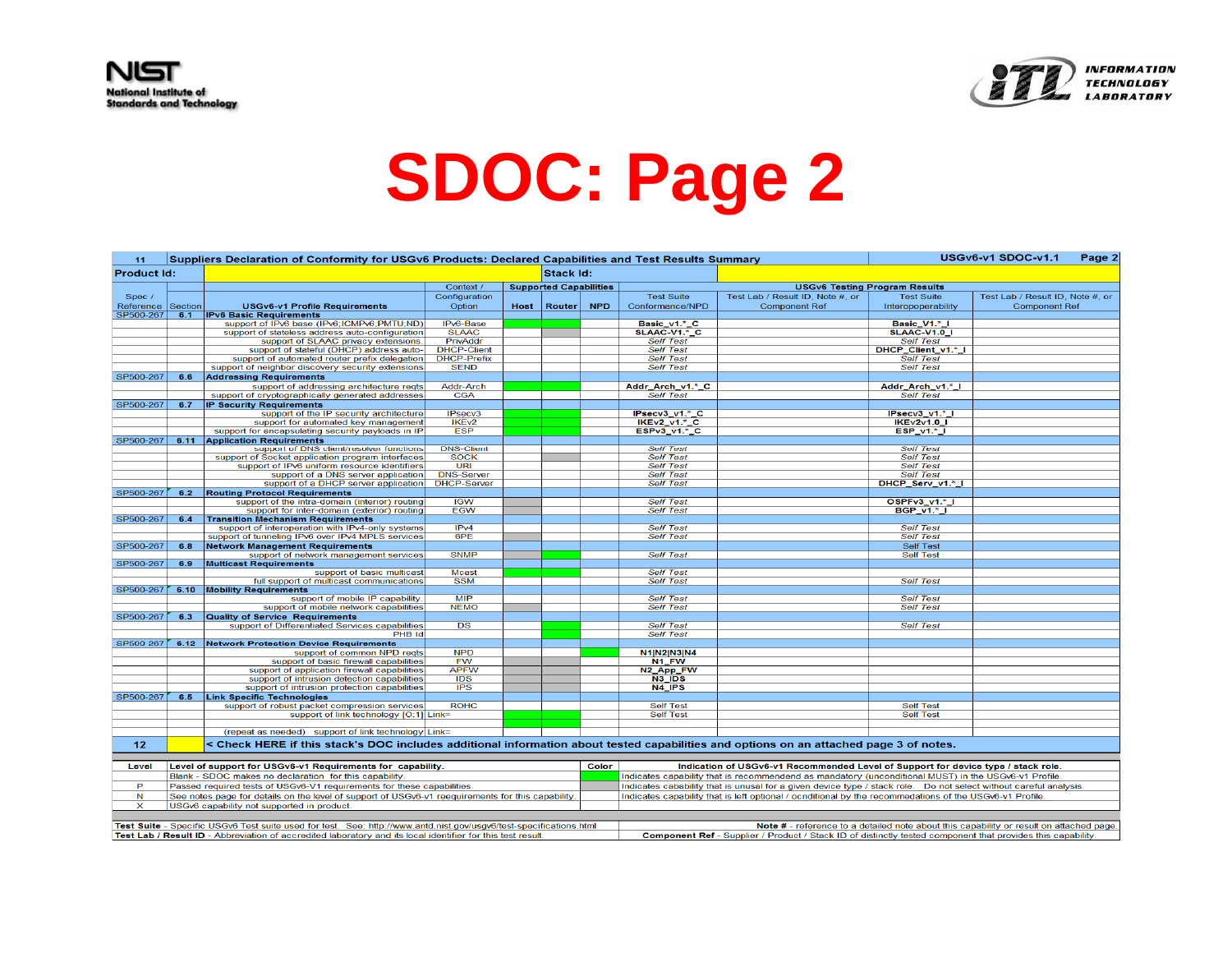



|                         | Product Id:       |  |                               |               | Stack Id:                     |            |                   |                                    |                    |                            |  |
|-------------------------|-------------------|--|-------------------------------|---------------|-------------------------------|------------|-------------------|------------------------------------|--------------------|----------------------------|--|
|                         |                   |  |                               | Context /     | <b>Supported Capabilities</b> |            |                   | Notes about USGv6-v1 Capabilities. |                    |                            |  |
|                         | Spec /            |  |                               | Configuration |                               |            | <b>Test Suite</b> |                                    | <b>Test Suite</b>  |                            |  |
| Note #                  | Reference Section |  | USGv6-v1 Profile Requirements | Option        | Host   Router                 | <b>NPD</b> | Conformance/NPD   | Test Lab / Result ID, Note         | Interopoperability | Test Lab / Result ID, Note |  |
| $\overline{1}$          |                   |  |                               |               |                               |            |                   |                                    |                    |                            |  |
| <b>Discussion:</b>      |                   |  |                               |               |                               |            |                   |                                    |                    |                            |  |
| $\overline{2}$          |                   |  |                               |               |                               |            |                   |                                    |                    |                            |  |
| <b>Discussion:</b>      |                   |  |                               |               |                               |            |                   |                                    |                    |                            |  |
| $\mathbf{3}$            |                   |  |                               |               |                               |            |                   |                                    |                    |                            |  |
| <b>Discussion:</b>      |                   |  |                               |               |                               |            |                   |                                    |                    |                            |  |
| $\overline{\mathbf{4}}$ |                   |  |                               |               |                               |            |                   |                                    |                    |                            |  |
| <b>Discussion:</b>      |                   |  |                               |               |                               |            |                   |                                    |                    |                            |  |
| 5                       |                   |  |                               |               |                               |            |                   |                                    |                    |                            |  |
| Discussion:             |                   |  |                               |               |                               |            |                   |                                    |                    |                            |  |
| 6                       |                   |  |                               |               |                               |            |                   |                                    |                    |                            |  |
| <b>Discussion:</b>      |                   |  |                               |               |                               |            |                   |                                    |                    |                            |  |
| $\overline{7}$          |                   |  |                               |               |                               |            |                   |                                    |                    |                            |  |
| <b>Discussion:</b>      |                   |  |                               |               |                               |            |                   |                                    |                    |                            |  |
| 8                       |                   |  |                               |               |                               |            |                   |                                    |                    |                            |  |
| <b>Discussion:</b>      |                   |  |                               |               |                               |            |                   |                                    |                    |                            |  |
| 9                       |                   |  |                               |               |                               |            |                   |                                    |                    |                            |  |
| <b>Discussion:</b>      |                   |  |                               |               |                               |            |                   |                                    |                    |                            |  |
| 10                      |                   |  |                               |               |                               |            |                   |                                    |                    |                            |  |
| <b>Discussion:</b>      |                   |  |                               |               |                               |            |                   |                                    |                    |                            |  |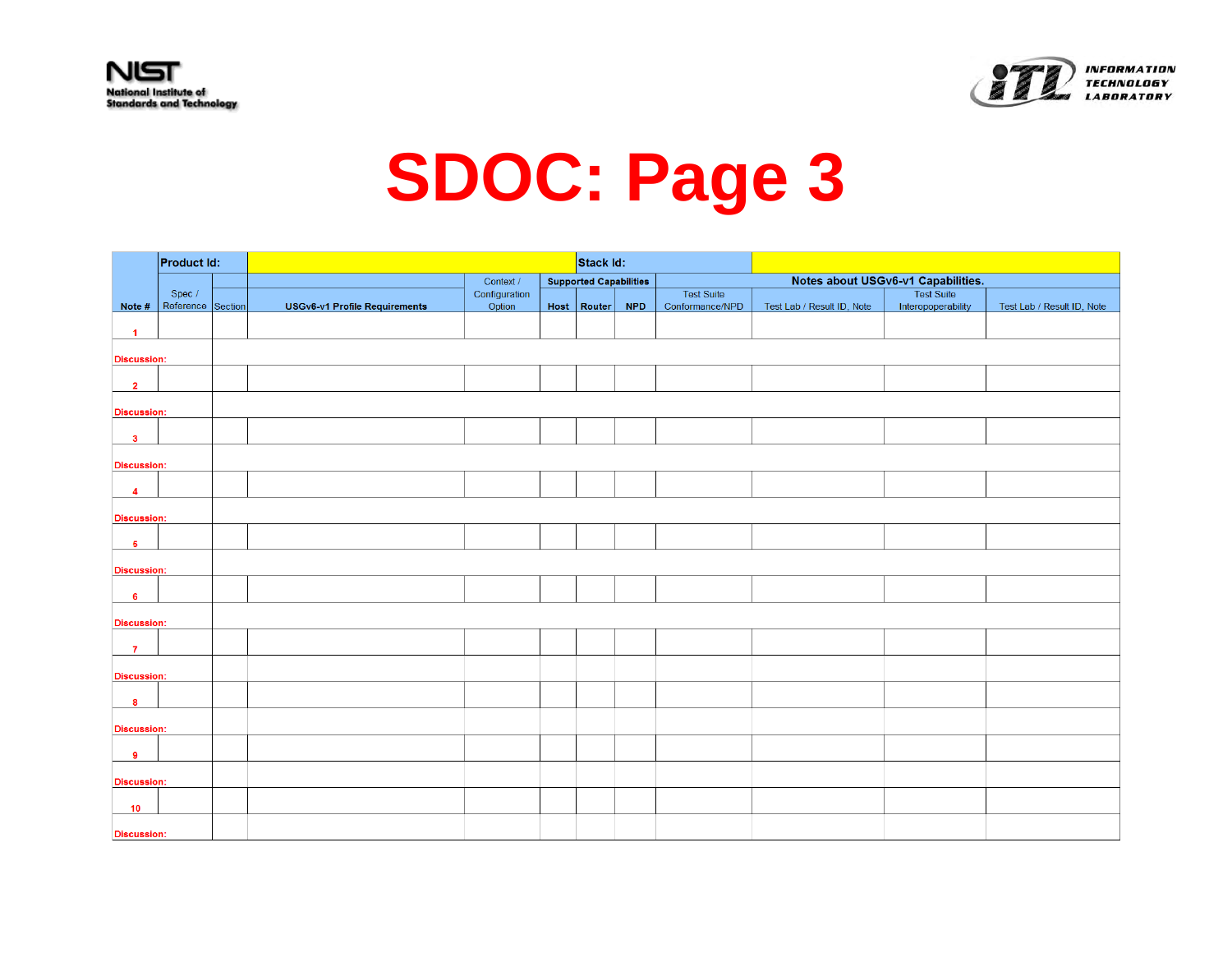



#### Suppliers Declaration of Conformity for USGv6 Description and Instructions

Page 3

General: This document describes network product from the identified supplier that claims support of USGv6 capabilities. General product and supplier identification is given on Page 1. Overall results of testing USGv6 capabilities for conformance, interoperability and network protection are given on Page 2. Detailed instructions for completing and interpreting each numbered field are given below. Note USGv6 Testing website at: http://www.antd.nist.gov/usgv6/testing.html. Contact: usgv6-project@antd.nist.gov.

| <b>Field</b>         | <b>Description and Instructions</b>                                                                                                                                                                                                                                                                                                                                        | Field | <b>Description and Instructions</b>                                                                                                                                                                                                                                                                                                                                                                                                                                                                                                                                     |
|----------------------|----------------------------------------------------------------------------------------------------------------------------------------------------------------------------------------------------------------------------------------------------------------------------------------------------------------------------------------------------------------------------|-------|-------------------------------------------------------------------------------------------------------------------------------------------------------------------------------------------------------------------------------------------------------------------------------------------------------------------------------------------------------------------------------------------------------------------------------------------------------------------------------------------------------------------------------------------------------------------------|
| $\blacktriangleleft$ | The Document Requiring Conformity: Identifies the profile version<br>implemented. Not a user completeable field.                                                                                                                                                                                                                                                           |       |                                                                                                                                                                                                                                                                                                                                                                                                                                                                                                                                                                         |
| 2                    | <b>Product Identifier:</b> Supplier's concise name for the product declared.                                                                                                                                                                                                                                                                                               | 11    | <b>Summary of Results:</b> The format of this table mirrors the USGv6-v1.0 capabilities                                                                                                                                                                                                                                                                                                                                                                                                                                                                                 |
| 3.                   | Suppliers Name, Address and Contact Details: Company name and point<br>of contact for SDOC questions, street address, phone and email.                                                                                                                                                                                                                                     |       | checklist (USGv6 Profile, Appendix A). The 12 categories of USGv6 capabilities are<br>listed as subheadings, with subsidiary functions as line items. Configuration<br>options related to conditional implementation of selected capabilities.                                                                                                                                                                                                                                                                                                                          |
| 4                    | <b>Product as Tested/Declared: Product Identifier and detailed version</b><br>information. If this SDOC reports oringal test results (page 2), include<br>information about the specific product configuration(s) that was actually tested<br>(e.g., hardware configuration, operating system, etc).                                                                       |       | <b>Product Id/Stack Id:</b> The identification line of this page includes space for Product<br>Id and Stack Id labels. Product Id is the same as given on Page 1. As there may be<br>more than one unique IPv6 stack implemented in the product, the Stack Id field<br>identifies the particular stack described. One Results Summary page per stack is<br>required.                                                                                                                                                                                                    |
| 5                    | <b>Product Family:</b> A list of other products that use the same, unmodified IPv6<br>stacks such that their USGv6 capabilities are identical in form and function to<br>the specific product configuration above. Test labs are only required to affirm<br>the results for specific products tested. Test labs optionally may affirm<br>recognized product families.      |       | Host, Router and Network Protection (NPD) columns identify 'preferred'<br>options: cells in green represent the NIST recommendations. Cells in grey denote<br>atypical options, very unlikely to be implemented. The procuring Agency may<br>additionally tailor these fields to indicate requirements for this acquisition.                                                                                                                                                                                                                                            |
| 6                    | <b>USGv6 Capability Summary:</b> The USGv6 stack implementation summary as<br>identified by the '+' notation described in the USGv6 profile, Appendix A. For<br>each IPv6 stack implementation in the product, a distinct Stack Id and<br>reference to the attached Results Summary page (Page 2).                                                                         |       | Test Suite Conformance and Interoperability columns identify capability sets<br>for which a public test suite exists, and the versions applicable to USGv6-v1.0 test<br>results. Major version v1 and all its minor versions are deemed acceptable. Over<br>time, new versions will be added and older ones retired. There may be periods<br>when more than one major version is acceptable concurrently.                                                                                                                                                               |
| $\mathbf{z}$         | Self Contained or Composite SDOC: If this SDOC relies on the test results<br>of other disinct products, list the Supplier & Product ID/Stack IDs referenced<br>and attach those original SDOCs to this one.                                                                                                                                                                |       | The supplier completes the adjacent Test Lab and Result Id column with the test<br>lab acronym and unique result identifier (See Test Lab and Accreditor page on the<br>Website). The buyer may opt to query results with the test laboratory using the<br>specified Result Id(s). The supplier may opt to provide particular explanation of<br>some results (partial results, additional options) in which case reference to note on<br>an attached page 3. (e.g. "See Note# N"). See the USGv6 testing website to<br>identify the test lab, and find contact details. |
| 8                    | Additional Declarations / Attachements: List the supplier / product ID /<br>Stack ID of any test results of composite components referenced by this<br>SDOC.                                                                                                                                                                                                               |       | Cells marked Self Test have no associated public test suite. If implemented by the<br>supplier, the required adjacent annotation is "Self Declaration". Note that vendors<br>declaring support for such a capability are declaring support for the associated<br>specific requirements in the USGv6 Profile.                                                                                                                                                                                                                                                            |
| 9                    | Supplementary Attestations: Suppliers disclosure of IPv6 only capabilities;<br>multiple stacks present; product family applicabilities. These are not included<br>to qualify or disqualify a product from purchase considerations, but to inform<br>network administrators of potential configuration options relevant to USGv6<br>interoperability. Check all that apply. | 12    | Additional Options Tested: Vendor checks if it is desired to record tested options<br>not part of the 'Musts' in the profile. Explanations on the page following the results<br>summary.                                                                                                                                                                                                                                                                                                                                                                                |
|                      |                                                                                                                                                                                                                                                                                                                                                                            |       | Headings and Special Notations: as described.                                                                                                                                                                                                                                                                                                                                                                                                                                                                                                                           |
| 10                   | <b>Signature Block:</b> Wet ink signature of the responsible product manager.<br>dated. Printed name and position title on the line below.                                                                                                                                                                                                                                 |       | Options for Test Lab and Result Id: Currently 3 cases: (1) the test lab acronym<br>and alphanumeric Id of the result set as assigned by the test laboratory; (2) 'Self<br>declaration' denoting the supplier attests to adequate QA testing of the capability;<br>(3) See attachment or note 'N', where the supplier explains variations in greater<br>detail.                                                                                                                                                                                                          |
|                      | Further Description: http://www.antd.nist.gov/usgv6/testing.html, and NIST SP 500-267 USGv6 Testing Program Users Guide available at the website.                                                                                                                                                                                                                          |       |                                                                                                                                                                                                                                                                                                                                                                                                                                                                                                                                                                         |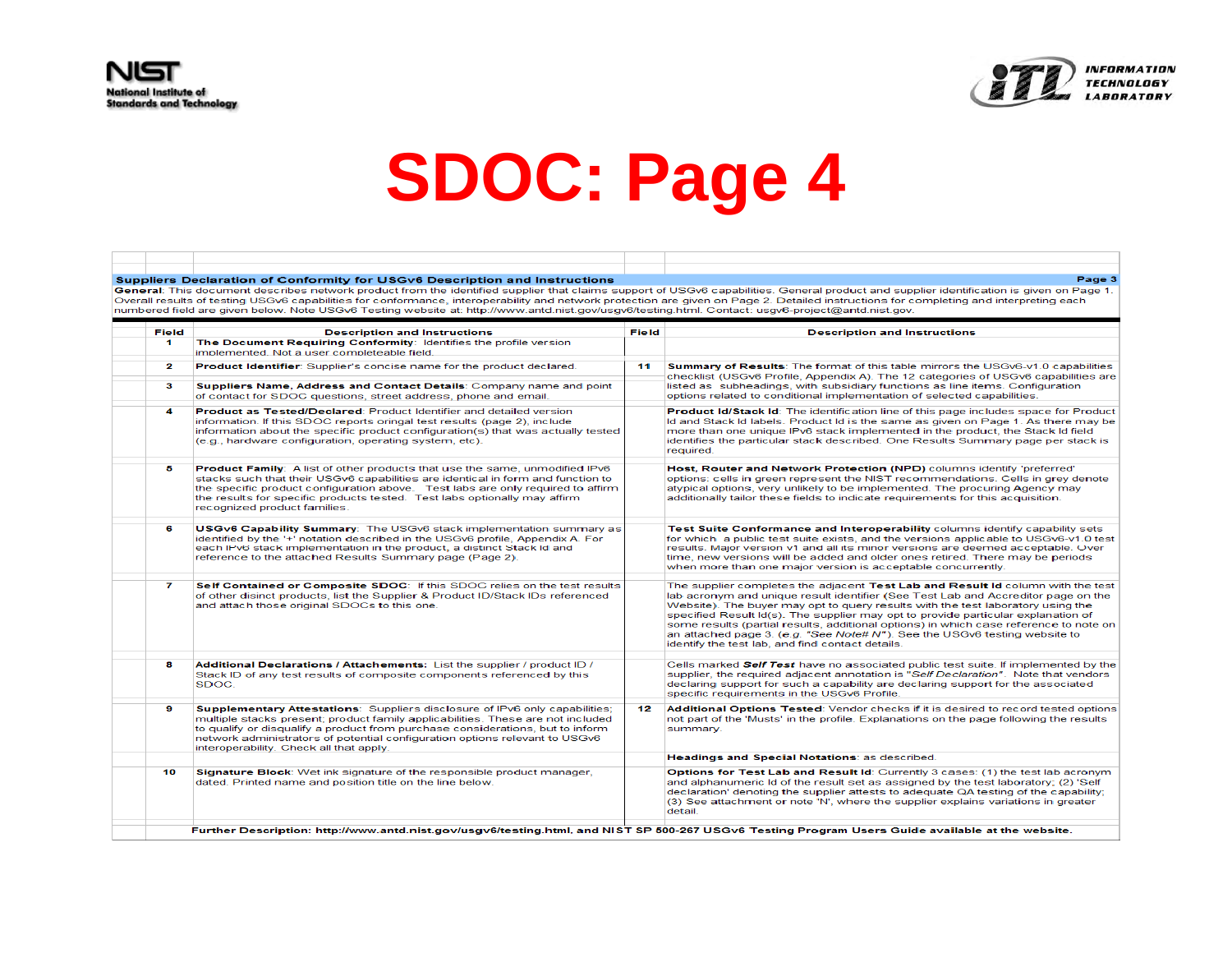



## **Illustrations**

- USGv6-v1 Host capabilities.
- Composite products (including the OEM case).
- Product families.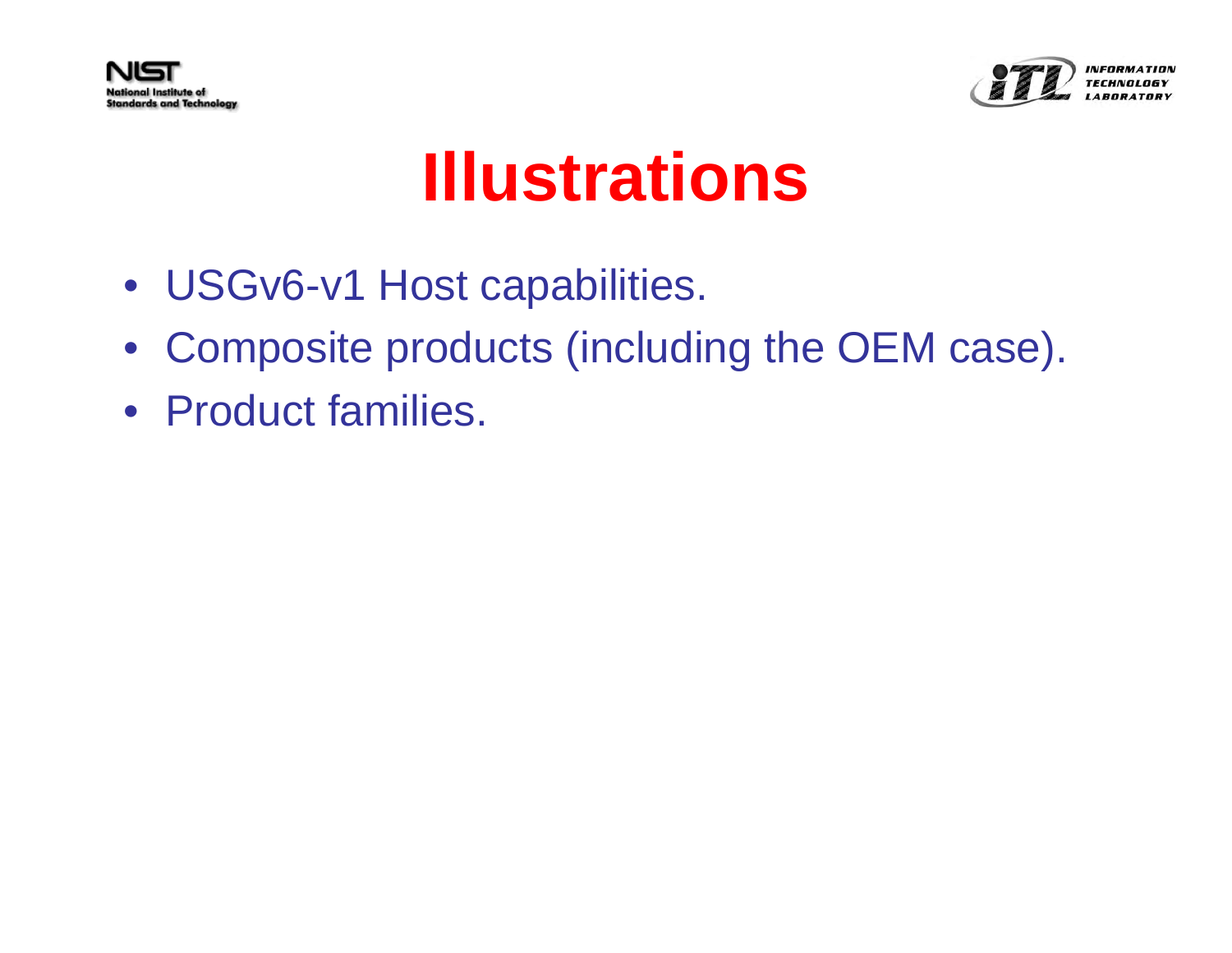



#### **Host capabilities on Hardware as Tested**

- Check Attestation 7-1:
	- *All of the declared USGv6 capabilities of this product are addressed by original test results reported in this SDOC.*
- PP 1-3 as original.
- Variants
	- Capabilities can be tailored to Agency specified requirements.
	- For example DoD product categories.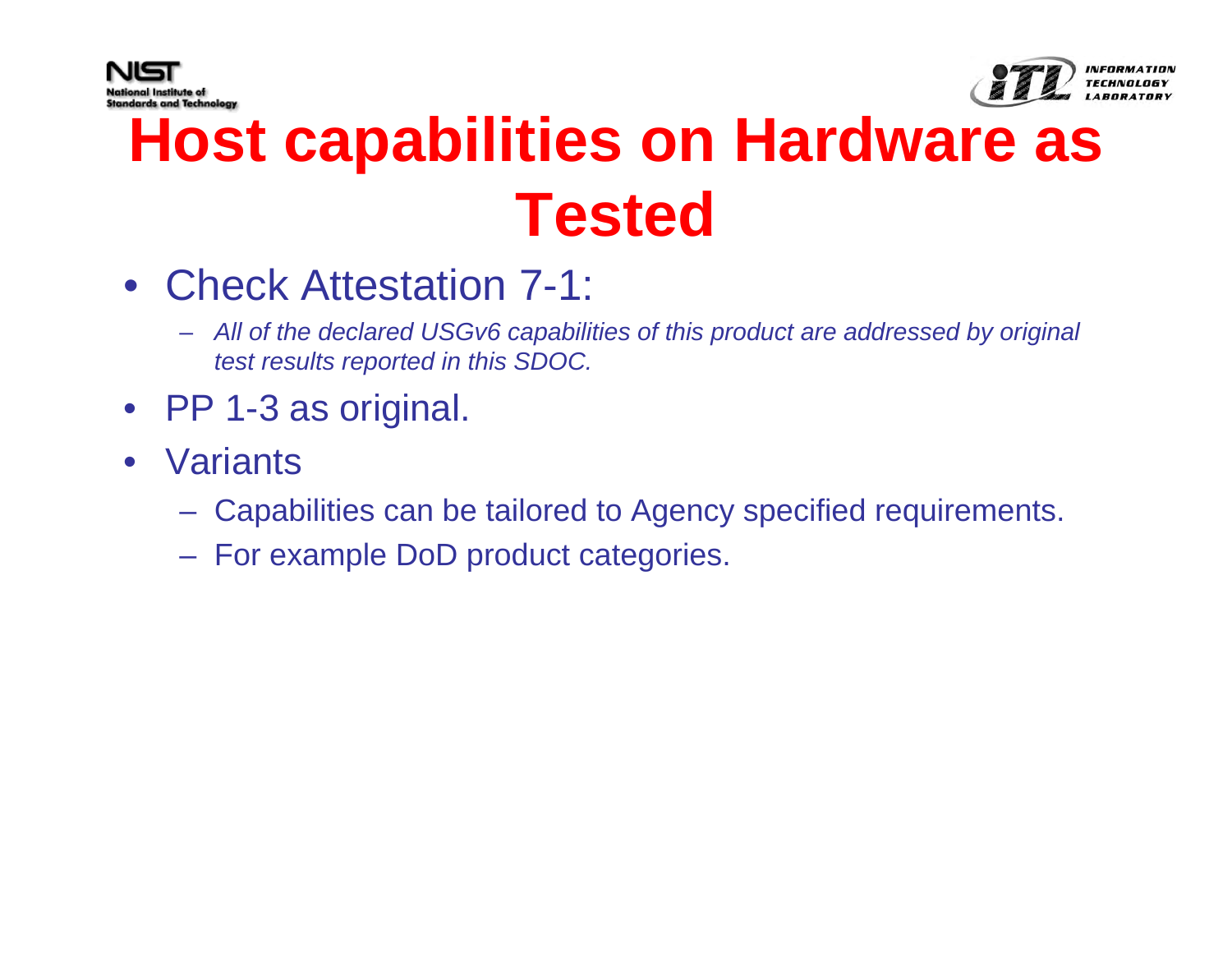



## **Composite Product**

- Check attestation 7-2:
	- *Some or all of the USGv6 capabilities of this product are provided by the use and/or integration of unmodified components that have their own unique USGv6 SDOCs. All of the relevant referenced SDOCs are identified in section 8 and attached. This product's page 2 will indicate which capabilities are provided by specific referenced components (product id/stack id).*
- Attach:
	- PP 1-3 for base stack.
	- PP 1-3 for security stack.
	- PP 1-3 for the composite stack.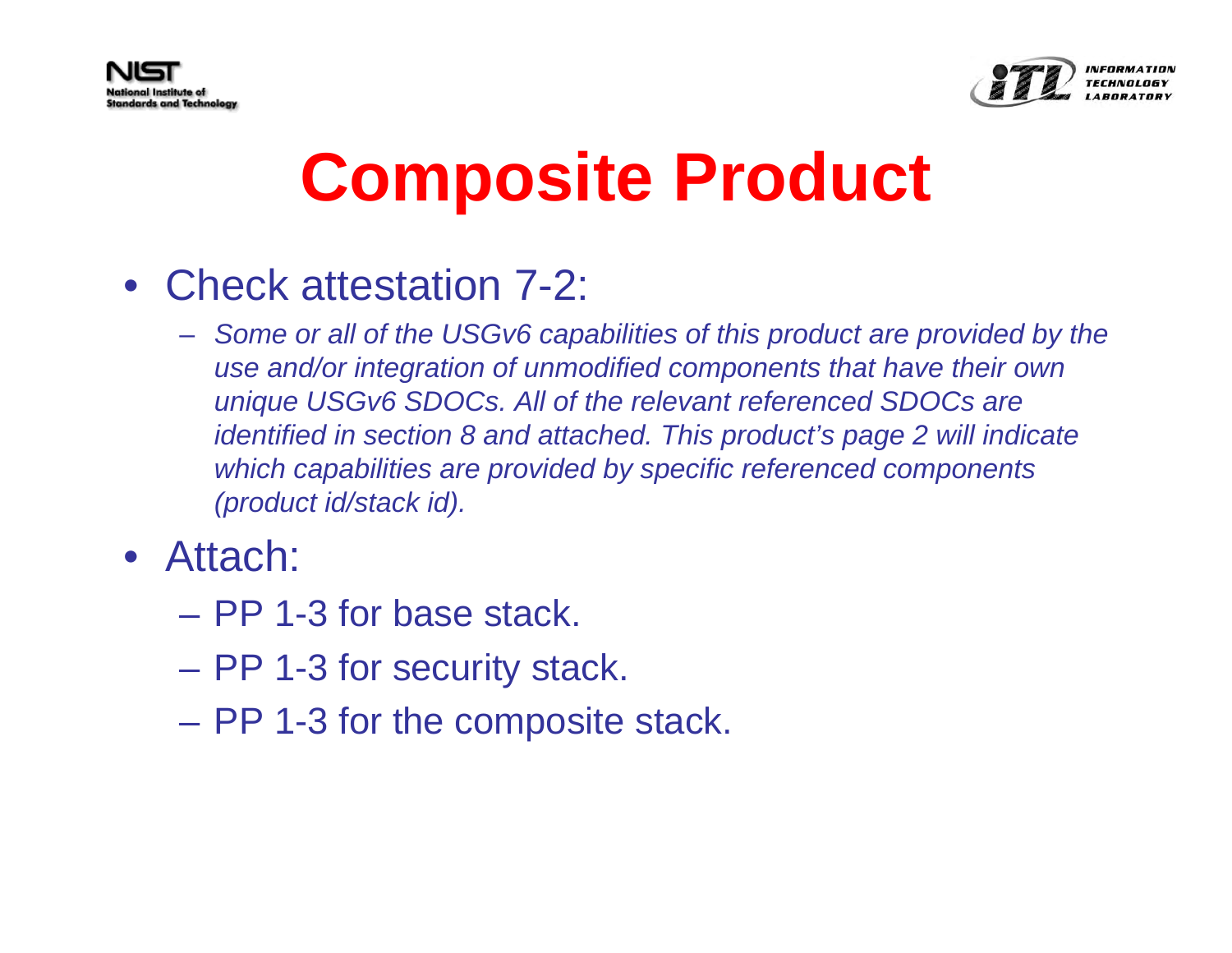



## **Product Families**

#### • Check attestation 9-3:

*All of the products listed in the product family in section 5 are implemented such that their USGv6 capabilities are identical in form and function across the entire product family. The specific conformance and interoperability test results for the USGv6 capabilities of an identified member of this product family are provided in this SDOC. The SDOC attests to the fact that these tested USGv6 capabilities are identical and unmodified for all the products cited above.*

#### • Can apply to original tested product, -ORcomposite product.